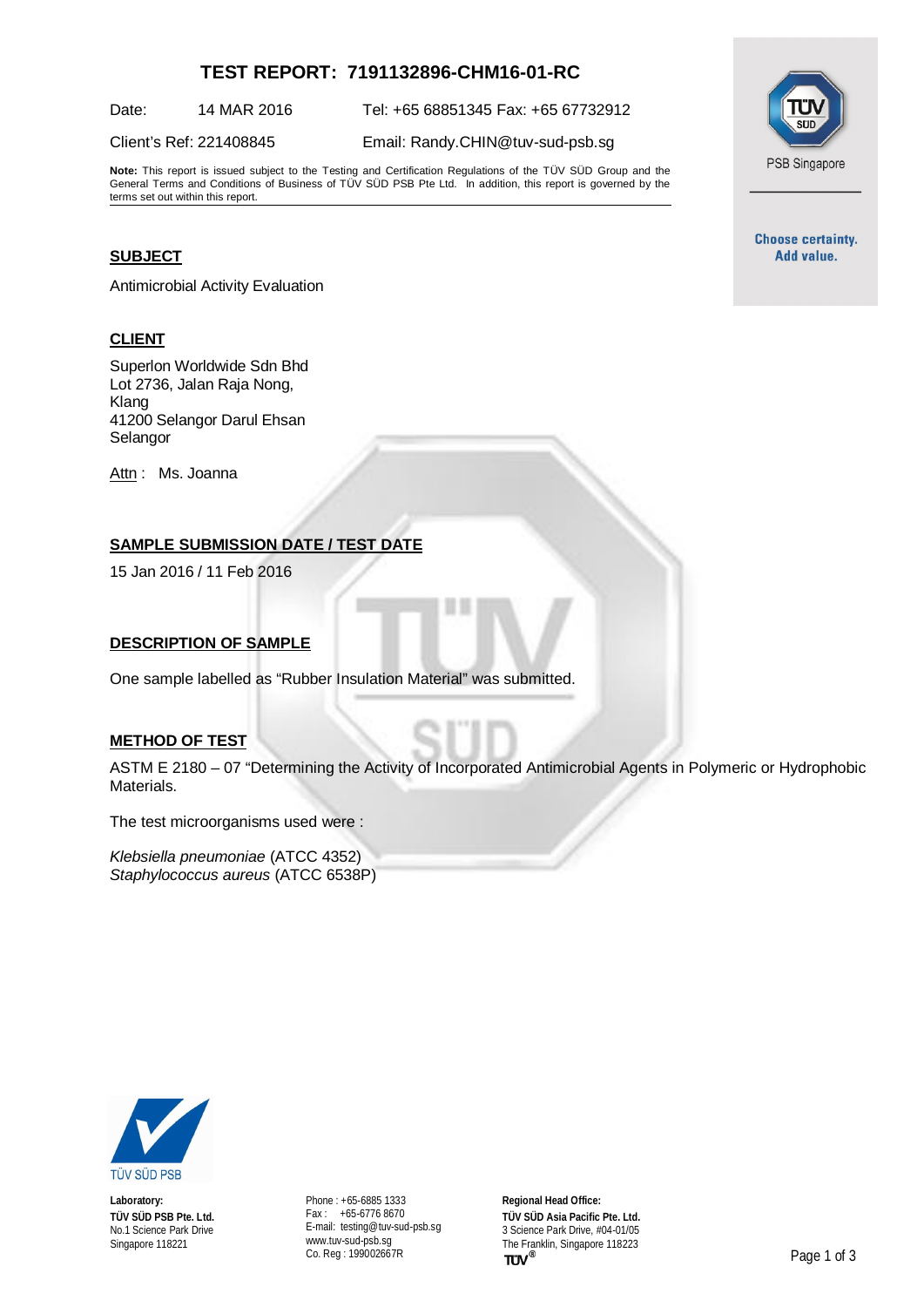## **TEST REPORT: 7191132896-CHM16-01-RC** 14 MAR 2016



## **RESULTS**

| Test microorganism<br>(Bacterial cells inoculated per test piece) | Average of the number of viable cells of<br>test microorganism per test piece |              | Reduction percentage |
|-------------------------------------------------------------------|-------------------------------------------------------------------------------|--------------|----------------------|
| Staphylococcus aureus (ATCC 6538P)                                | 0 hour                                                                        | 24 hours     |                      |
| Blank Polycarbonate Panel (Control)                               | 610 000                                                                       | 5 600 000    |                      |
| <b>Rubber Insulation Material</b>                                 |                                                                               | Less than 10 | More than 99.9998    |
|                                                                   |                                                                               |              |                      |

| Test microorganism<br>(Bacterial cells inoculated per test piece) | Average of the number of viable cells of<br>test microorganism per test piece |              | Reduction percentage |
|-------------------------------------------------------------------|-------------------------------------------------------------------------------|--------------|----------------------|
| Escherichia coli (ATCC 8739)                                      | 0 hour                                                                        | 24 hours     |                      |
| Blank Polycarbonate Panel (Control)                               | 750 000                                                                       | 5400000      |                      |
| <b>Rubber Insulation Material</b>                                 |                                                                               | Less than 10 | More than 99.9998    |

ЭU

Remarks :

The above test results related to the samples as received.

HIGHER TECHNICAL EXECUTIVE

**MS AW HWEE YING**<br>
HIGHER TECHNICAL EXECUTIVE<br>
ASSISTANT PRODUCT MANAGER **MICROBIOLOGY** CHEMICAL & MATERIALS